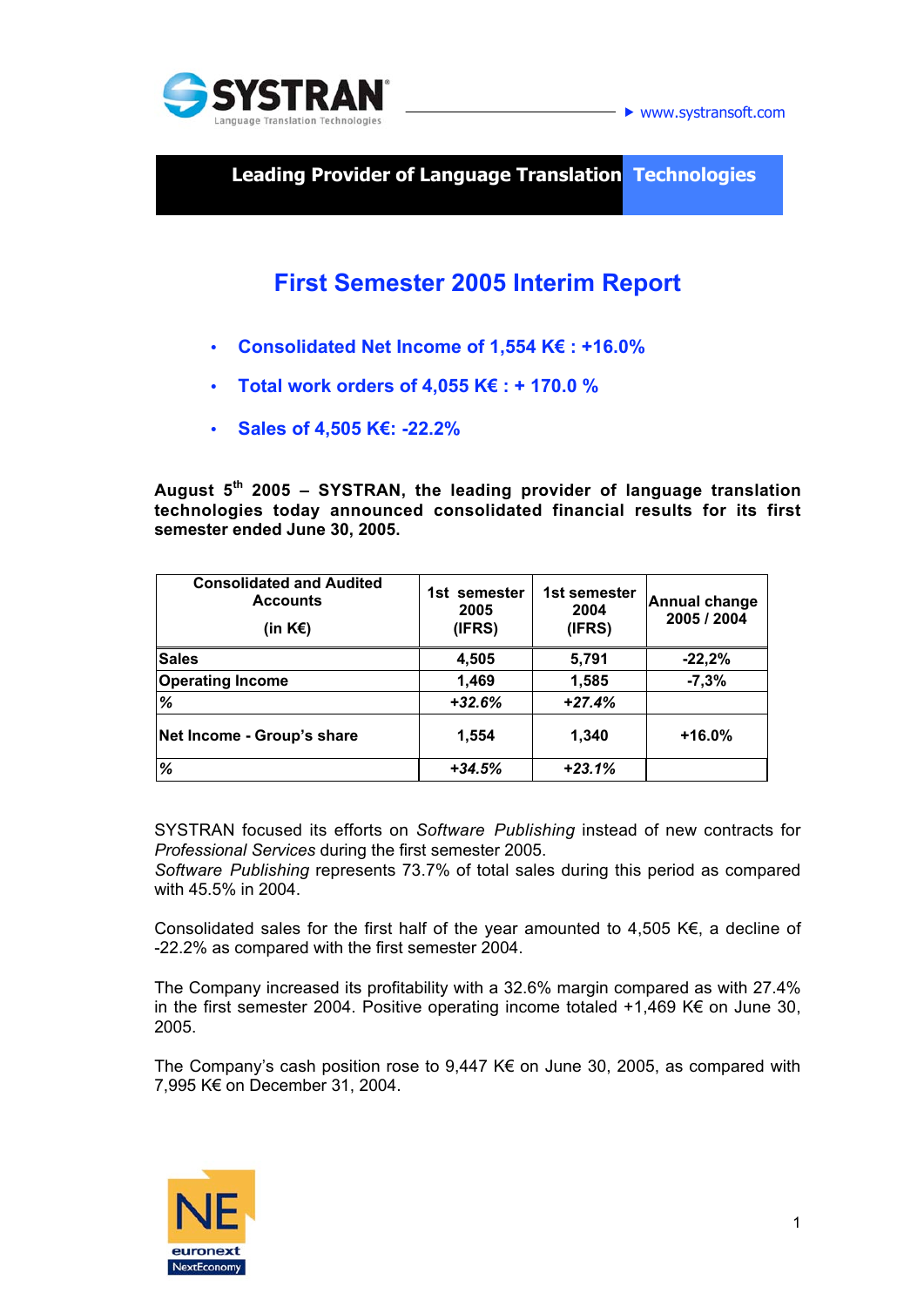

### **S** Transfer to IFRS Accounting Standards

These financial statements represent the Company's first published financial statements compliant with the IFRS Accounting Standards (*International Financial Reporting Standards*). The Company has applied IFRS 1 standard, « First time Adoption of International Financial Reporting Standards » for the preparation of these financial statements.

A detailed description of IFRS' impact on the Company's financial statements, particularly as relates to the shareholders' equity as of June 30 and December 31, 2004, appears in the notes appended to the consolidated accounts of June 30, 2005 that will be published in the BALO.

|                              |                 | In       |                 | In       | <b>Annual change</b> |
|------------------------------|-----------------|----------|-----------------|----------|----------------------|
| In K $\epsilon$              | 1st<br>semester | %        | 1st<br>semester | %        | 2005 / 2004          |
|                              | 2005            | of total | 2004            | of total |                      |
| <b>Software Publishing</b>   | 3,322           | 73.7%    | 2,634           | 45.5%    | $+26.1%$             |
| <b>Professional Services</b> | 1,183           | 26.3%    | 3,157           | 54.5%    | $-62.6%$             |
| <b>Consolidated Sales</b>    | 4,505           | 100.0%   | 5,791           | 100.0%   | $-22.2%$             |

### **Activities - First Semester 2005**

The sales generated from software licenses amounted to 3,322 K $\epsilon$ , an increase of +26.1% as compared with the first semester 2004.

# **Outlook**

Unearned revenue and software license orders for the *Software Publishing* business unit amounted to  $\in$  2.4 M at June 30, 2005.

The *Professional Services* business unit maintains a significant inventory of work orders, totaling € 1.6 M.

Total work orders and unearned revenue amount to 4.0 M€, an increase of 170% when compared with the status at December 31, 2004.

The Company anticipates an increase in the sales of software licenses during the second half of 2005 as it continues to reinforce its sales and marketing teams.

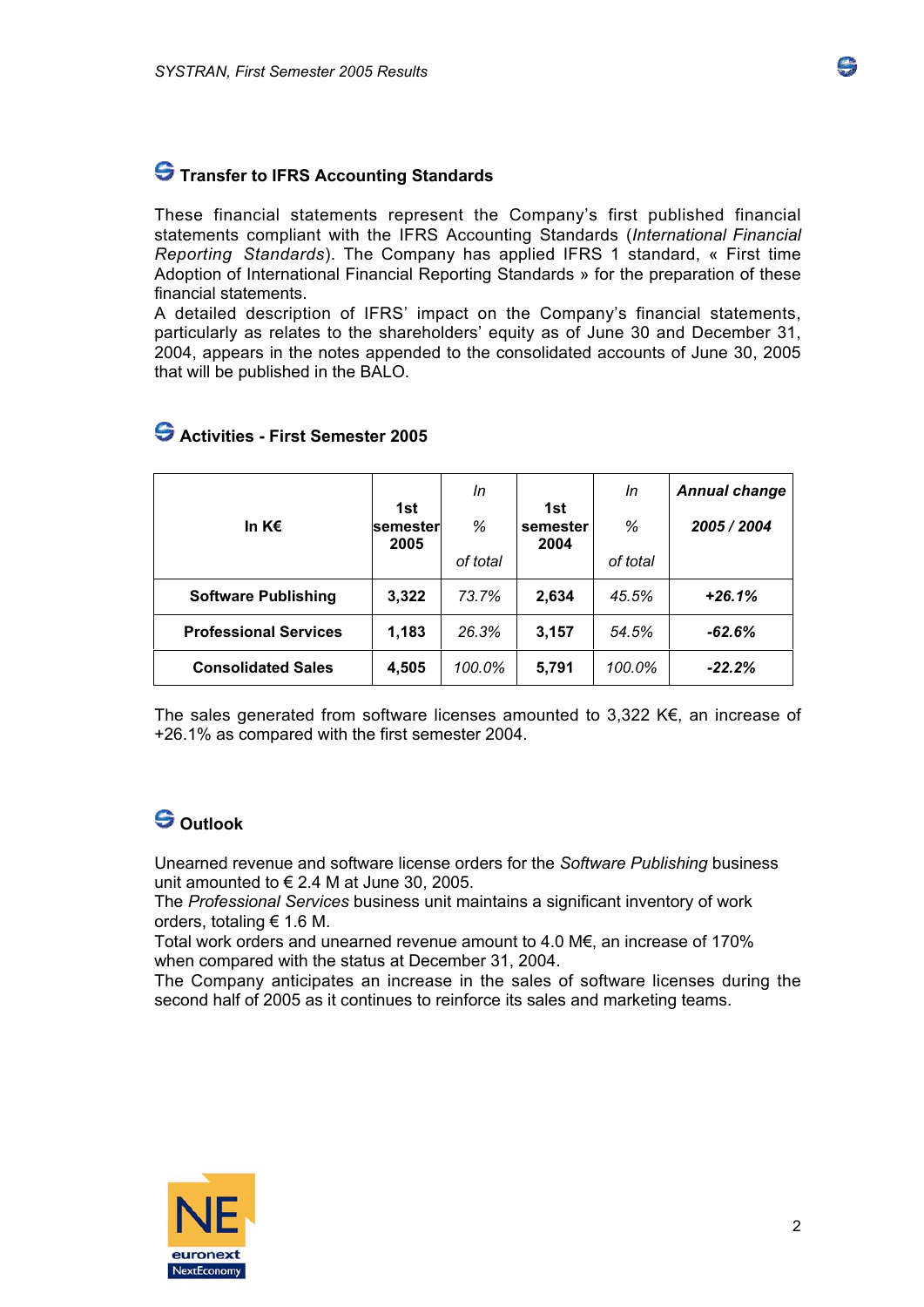

# **About SYSTRAN**

SYSTRAN is the leading provider of the world's most scalable and modular translation software. SYSTRAN's expertise spans over three decades of building customized machine translation solutions for global corporations, portals, governments and public administrations through open and robust architecture.

Its core technology powers language translation solutions for the Internet, PCs and network infrastructures that facilitate communication in 40 language pairs and in 20 specialized domains. SYSTRAN's technology is developed under Linux and runs on all Unix platforms, MacOS X and Microsoft Windows.

SYSTRAN is currently developing and/or enhancing the following new or existing language pairs: Arabic, Farsi, Hungarian, Polish, Czech, Danish and Finnish.

SYSTRAN is headquartered in France and has a subsidiary in California, USA.

SYSTRAN (Code ISIN FR0004109197, Bloomberg: SYST NM, Reuters: SYTN.LN) is listed on Euronext Paris, *Nouveau Marché*, and is member of Euronext's Next Economy segment.

#### *Contact*

Dimitris SABATAKAKIS, Chairman & CEO Telephone: +33 (0)1 47 96 86 86 Fax: +33 (0)1 46 98 00 59 Email: sabatakakis@systran.fr

Revenue for the third quarter 2005 ending on September 30, 2005 will be announced on October  $28<sup>th</sup>$ , 2005.

This Press Release is available for download at: http://www.systransoft.com/company/investors/financial\_releases.html